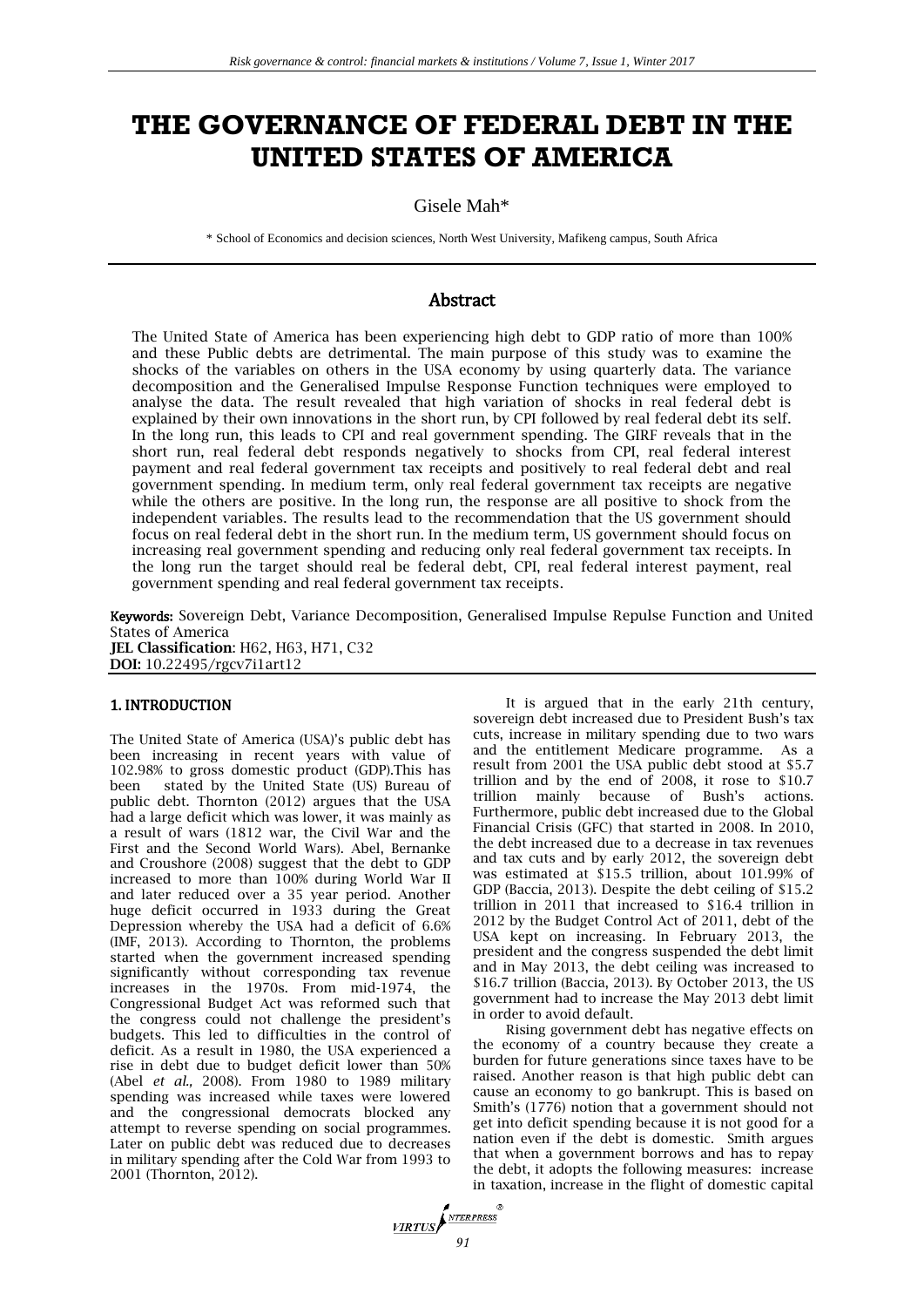as well as devaluation of the local currency. Pannizza and Presbitero (2012) maintain that sovereign debt seriously reduces the growth of a country towards wealth and prosperity because resources that could have been used by the private sector in a positive way are directed to the government and used in unproductive activities.

Several studies have been conducted on this topic with a special emphasis on developing economies and just a little of them have been directed towards developed economies. This study will attempt to provide a contribution by adding to the literature on the response to shocks of government debt from other variables in a developed economy. The study will also employ variance decomposition and GIRF techniques which have not been used often to analyse the shocks on government debt. The analysis is envisaged to assist policy and decision-makers to determine which variables to target in order to reduce the rising government debt. We hope that this will go a long way in building confidence among them in the implementation of policies and strategies to reduce the rising government debt.

This paper thus examines the effects of the response of shocks of government spending and tax receipts on federal debt in the USA. This is attained in the following sections: section 2 will be the theoretical framework and literature review while section 3 is the methodology. Section 4 presents the empirical finding and finally the last section 5 is conclusion and recommendation.

#### 2. THEORITICAL FRAMEWORK AND LITERATURE

According to Blanchard (2011), deficit is the amount of money which a government can borrow during a period of time, and to the budget deficit of the year, t is given as:

$$
Deficit_{t} = rD_{t-1} + G_{t} - T_{t}(1)
$$

where  $D_{t-1}$  is government debt at the beginning of year t,  $r$  is the constant interest rate,  $rD_{n}$  is the real interest payment on the government debt in period t,  $G<sub>t</sub>$  is the government spending on goods and services during year t,  $T<sub>t</sub>$  is taxes minus transfer

during year t.

Furthermore the government budget constraint is the change in government debt during a period of time *t* which is the same as the deficit during year *t*:

$$
D_t - D_{t-1} = Deficit(2)
$$

If a government runs a deficit, the debt increases and if it runs a surplus, the debt decreases. This is expressed as:

$$
D_{t} - D_{t} = rD_{t} + G_{t} - T_{t}(3)
$$

where  $G_t - T_t$  = Primary deficit,  $D_t - D_{t-1}$  = change in the debt,  $rD_{t-1}$  = interest payment.

It becomes:

$$
D_{t} = (1+r)D_{t-1} + G_{t} - T_{t}(4)
$$

At the end of the period *t*, debt equals  $(1+r)$ multiplied by the debt at the end of period  $t-1$ . The implication of a one period decrease in taxes for the path of debt and the future taxes assume that until year 1. In that case, the government has balanced its budget so that the initial debt is equal to zero. To repay such debt, the government must have a surplus which equals to  $(1+r)^{t-1}$  for the year t. If taxes are reduced by 1 in period 1, this would cause an increase in taxes of  $(1+r)^{t-1}$  during period *t*. The effect is that if the government does not change its spending, there will be an increase in future taxes and the real interest rates will increase and eventual taxes will also increase.

Empirical studies such as Heylen *et al.* (2013) maintain that both permanent cut in expenditure and increase in tax contribute significantly to the reduction of debt in the long run. Cutting down subsidies and public sector wage bill are effective in reducing debt when the public sector is efficient in administration. This has more effects in the long run as compared to the short run. Von Hagen, Hallett and Strauch (2002) argue that expenditure cuts, especially on wage component of public spending make fiscal consolidation to be more successful than tax increases.

Alesina and Ardagna (2009) state that when there is fiscal adjustment, spending cuts are more effective than tax increase in stabilising debt and avoiding economic downturns. When there is permanent increase in tax and/or decrease in spending, it reduces the danger of costly fiscal adjustment in the future thus generating a positive effect on wealth. According to Agnello *et al.* (2013), spending-driven fiscal consolidation programmes have a better chance of success than tax-driven fiscal consolidation and cuts in public investment. At the same time, interests and inflation rates need to be carefully addressed as a means of obtaining a signal of the successfulness of the fiscal consolidation programme. As emphasised by Heylen *et al.* (2013), when the government is efficient, fiscal consolidation is more effectively realised. Also, a government that uses expenditure cut is more significant in fiscal consolidation than other governments. With the product market deregulation, fiscal consolidation policies are significantly more successful because where there is competition, there is productivity and growth as well. As emphasised by Agnello *et al.* (2013), factors that may have an impact on the probability of having successful fiscal adjustments are timing of austerity measures, and the size of the austerity as well as its composition. When the consolidation is gradual, it is more successful than when it is done with full force. On the other hand, Von Hagen *et al.* (2002) prove that when fiscal consolidation lasts for a relatively long period of time, the adjustment process will last for a relatively long period, the reverse is higher. The size of the fiscal consolidation programme is determined by the commitment of the government to achieve long-term sustainability of public debt (Giavazzi & Pagano, 1996). diction and the both distribution of the columeration<br>of the continue of the continue of the continue of the continue of the continue of the continue of the continue of the continue of the continue of the continue of the

Yet another study was conducted on the determinants of public debt using panel data for

$$
\underbrace{\text{VIRTUS}}_{92}
$$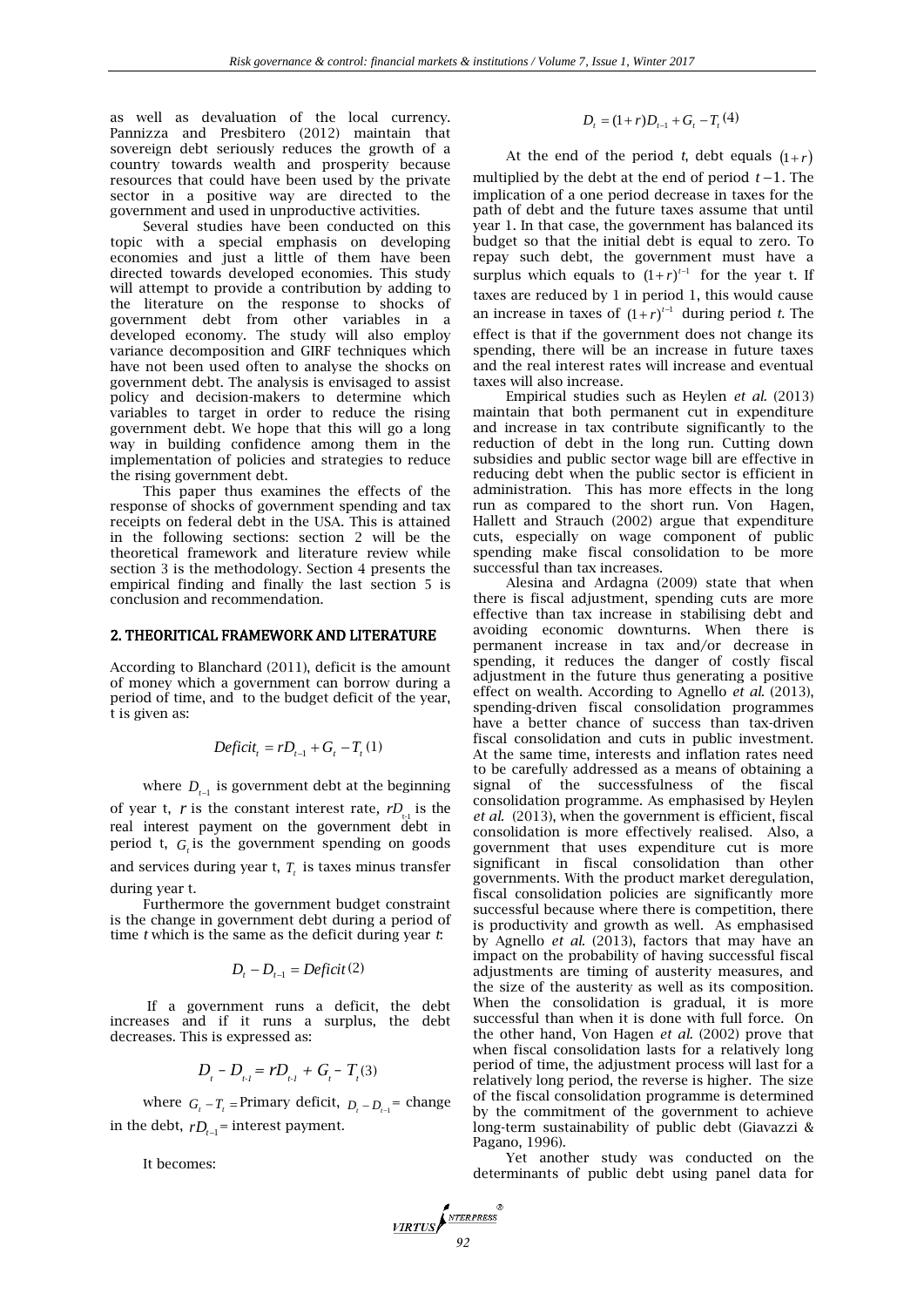various countries by Sinha, Arora and Bansal (2011). Their results revealed the effect of central government expenditure, education expenditure and current account balance on public debt in these countries. Similarly, inflation and foreign direct investment of these countries did not determine public debt in high income groups. It turned out that GDP growth rates were the only variables that affect debts the most in all the countries. When the average of the public debt was considered, the forecasts results of countries with high income revealed a constant increase over the periods while middle income showed that the debt may worsen over the next 5 years.

Two other important studies are by Blanchard and Perotti (2002) and Agnello *et al.* (2013) who are of the opinion that positive government spending shocks increase output and private consumption. They also contend that the government spending shocks have a crowding-out effect over private investment while positive tax shocks have a negative effect on output and private spending. When tax reforms are implemented alongside labour market reforms, fiscal adjustment increasingly gets successful. Furthermore, Agnello *et al*. argue that budget deficits, level of public debt, degree of openness, inflation rates, interest rates as well as GDP per capital are important to the implementation of fiscal consolidation. Also, when consolidation is spending-driven, its implementation period is shorter than when it is tax-driven. But both types of fiscal consolidation have longer duration period in countries out of Europe compared to countries in Europe which do not significantly affect duration. Hence, spending cuts bring an economy into sustainable path for public debt. So far, the studies reviewed by this paper did not examine the effects of shocks on government debt. The first study to be considered on the issue is by Blanchard and Perotti (2002).These scholars carried out a study in order to identify exogenous changes in fiscal policy and to further estimate fiscal multiplier both on the tax and spending side of the government using the structural VAR. They found out that positive government spending shocks increase output and private consumption and have a crowding-out effects over private investment while positive tax shocks have a negative effect on output and private spending. The study is complemented by yet another which was conducted by Wheeler (1999).This researcher studied the impact of government debt in US using variance decomposition and impulse

response functions for the 1980s and 1990s in that study, he tested the Ricardian Equivalence hypothesis focusing on the effects of government debt on output, price level and interest rates. The results revealed significant negative relationships between government debt on interest rates, price level and output.

While Blanchard and Perotti's (2002) focus was on output and private consumption and Wheeler (1999) on interest rates, price level and output; this study focuses on real federal government tax receipts, real government spending, consumer price index and real federal interest payment. The question raised and tested is as follows: does the real federal debt respond positively to shocks from consumer price index, real federal interest payment as a percentage of GDP, real federal government constant tax receipts as a percentage of GDP and real government spending as a percentage of GDP in the USA?

# 3.EMPIRICAL INVESTIGATION (METHODOLOGY)

## 3.1.Data and Model Specification

Based on the government budget constraint, the following variables were selected for the US model using the quarterly data: Federal Debt (FDEBT), Consumer Price Index (CPI), Federal Interest Payment (FINTP), Federal Government Current Tax Receipts (FTAX) and Government Spending on goods and services (GSPEN).

The functional form of this study is as follows:

 $FDEBT_t = f(CPI_t, FINTP_t, GSPEN_t, FTAX_t)$  (5)

All the variables are expressed in real terms and as a percentage of GDP where R stands for real and  $G<sub>t</sub>$  for percentage of GDP. As a general trend,

most economic time series tend to exhibits strong trends with time, hence the data is transformed into logarithmic values. This brings about a stable pattern in the data over time and avoids heteroskedasticity throughout the period of study. Asteriou and Hall (2006) argue that this brings about the elimination of fluctuation tendencies when individual variables are expressed as logarithms. The coefficients of such variables are interpreted as elasticities. Therefore, the debt reduction model for the USA using quarterly data is expressed as follows:

# $l(RFDEBT_{i}) = \beta_{o} + \beta_{1}l(CPI_{i}) + \beta_{2}l(RFINTPG_{i}) + \beta_{3}l(RGSPENG_{i}) + \beta_{4}l(RFTAXG_{i}) + \varepsilon_{i}$  (6)

## 3.2. Estimation Techniques

The Variance decomposition and the GIRF are estimated based on the VAR model to reveal the dynamics of the variables of interest. The steps involved are as follows:

# 3.2.1.The Ng Perron (NP) unit root test

In order to analyse the unit root conditions of the variables understudy, the NP unit root test was preferred over the commonly used Augmented Dickey-Fuller and the Phillip-Perron tests because of their low power in their null hypothesis against the alternative for stationarity (Dejong, Nankervis, Savin and Whiteman, 1992). The NP test deals with these problems by detrending through the Generalised Least Square (GLS) estimator. This helps to improve the power of the test when there is a large Autoregressive (AR) root and when there is reduction in the size of distortion if there is a large negative Moving Average (MA) root in the differenced series. Also, NP test modifies lag selection criteria accounts, hence avoiding the choice of wrong lag length. After a stationarity test, the

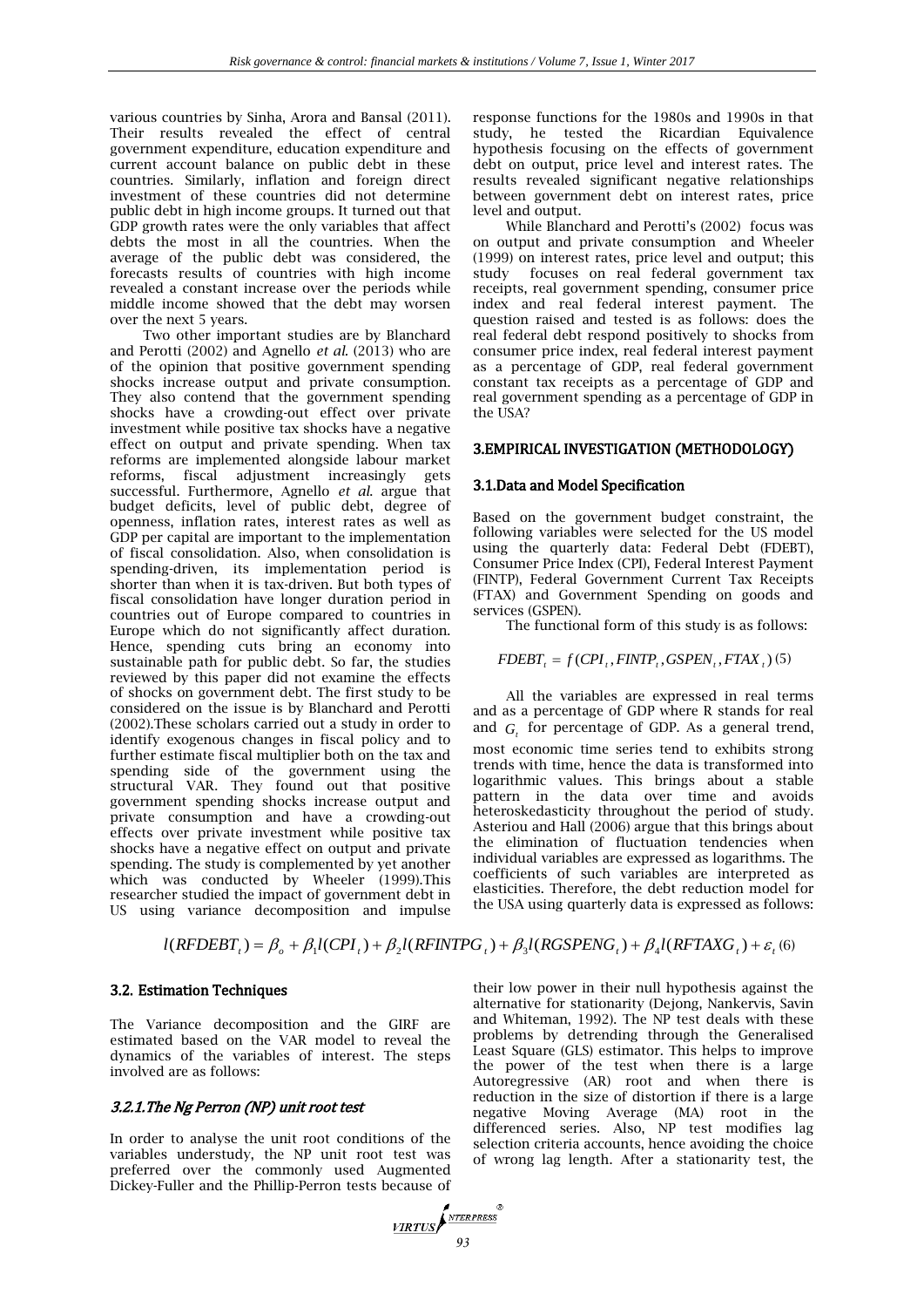next step is to determine the appropriate lag length for further analysis.

#### 3.2.2. Lag Length Selection Criteria

VAR models are mostly used in forecasting and analysing the effect of structural shocks. It is therefore critical to determine the appropriate VAR lag length in order to avoid inconsistencies in VAR results. In order to have error terms that are normally distributed, homoscedastic and do not have autocorrelation, according to Asterious and Hall (2007), it is also advantageous to select an appropriate lag length n. The selection of the lag length will be based on Asterious and Hall's (2011)'s accession that the optimal lag length is the one with the lowest value.

#### 3.2.3. Variance Decomposition

It reveals the shocks that are mostly explained by variation on a variable over time. The forecast error variance decomposition tells the proportion of the movements in a sequence due to its own shocks versus shock to other variables (Enders, 2010). When the total forecast error variance is explained by shocks of other variables, then the variable is endogenous and if the total forecast error variance is explained by shocks in the variables itself, then the variable is exogenous.

Enders (2010) explains the variance decomposition by using a VAR model

The conditional expectation n-step forecast error ahead is:

$$
E_{i}x_{i+n} = (I + A_{1} + A_{1}^{2} + ... + A_{1}^{n-1})A_{o} + A_{1}^{n}x_{i}
$$
 (7)

and has its forecast error as:

$$
e_{t+n} + A_1 e_{t+n-1} + A_1^2 e_{t+n-2} + ... + A_1^{n-1} e_{t+1}
$$
 (8)

This n-step-ahead forecast can be broken down into proportions resulting from each shock whereby, the shock in  $\varepsilon_{y}$  and  $\varepsilon_{zt}$  respectively on  $\sigma_{y}(n)^{2}$  is expressed as:

$$
\frac{\sigma_{y}^{2}\left\{\phi_{11}(0)^{2} + \phi_{11}(1)^{2} + \ldots + \phi_{11}(n-1)^{2}\right\}}{\sigma_{y}(n)^{2}}
$$
\n(9)

$$
\frac{\sigma_z^2 \left\{ \phi_{12}(0)^2 + \phi_{12}(1)^2 + \dots + \phi_{12}(n-1)^2 \right\}}{\sigma_y(n)^2}
$$
\n(10)

Forecast error variance decomposition expresses the proportion of movement in a sequence due to its own shocks against the shocks to other variables.

#### 3.3.1. Generalised Impulse Response Function

According to Asteriou and Hall (2011), an impulse response function identifies the responsiveness of a dependent variable in a VAR model to a shock in the error term. Furthermore, Sims (1980) indicates that impulse response allows one to trace out the effects of different shocks over time on variables in a system of equations in a VAR model. In this study, the Generalised Impulse Response Function (GIRF) was used in the place of Impulse Response Function (IRF).The rationale for this is that GIRF is not sensitive to the way variables are ordered in a VAR additionale, IRF gives distorted results if important variables are omitted.

Enders (2010) presents the GIRF of a VAR of variable  $y_t$  as:

$$
y_{t} = \sigma V_{t} + \sum_{i=1}^{\infty} \prod_{i} y_{t-1} + \varepsilon_{t} (11)
$$

where  $V_t$  stands for the deterministic vector of

the variables and,  $\varepsilon$ <sub>t</sub> is the error term. Since  $y_t$  is forecast n steps ahead, our equation above is expressed as:

$$
y_{t+n} - E\{y_{t+n} | \lambda_t\} = \sum_{j=0}^{n-1} C_j \varepsilon_{t+n-j} \text{ with } \lambda_t \text{ being the}
$$

set of information of  $y_t$  and  $V_t$  is the time path.

$$
C_j
$$
 being the  $C_j = \sum_{i=1}^{\min k, j} \prod_i C_{j-i}$  and  $C_0 = 1_p$  where  $j \ge 1$ .  
The GIRF becomes

$$
GI_{X}(n, \sigma, \lambda_{t-1}) = E[y_{t+n} | \varepsilon_{t} = \sigma, \lambda_{t-1}] - E[y_{t+h} | \lambda_{t-1}] \tag{12}
$$

where  $\sigma$  is the known vector,  $GI_x(h,\sigma,\lambda_{t-1}) = C_h\sigma$  represents a VAR that depends on the shock of  $\sigma$  .  $\sigma$  is

## 4.FINDINGS AND DISCUSSION EMPIRICAL RESULTS

This section presents the analysis of the data and the interpretation of the findings of all the techniques employed in this study.

#### 4.1.The NP Unit Roots

The study employed NP tests techniques to analyse stationarity of the variables and it was found that they are all non-stationary at level form and became stationary at first difference I(1) as illustrated in Table 1.

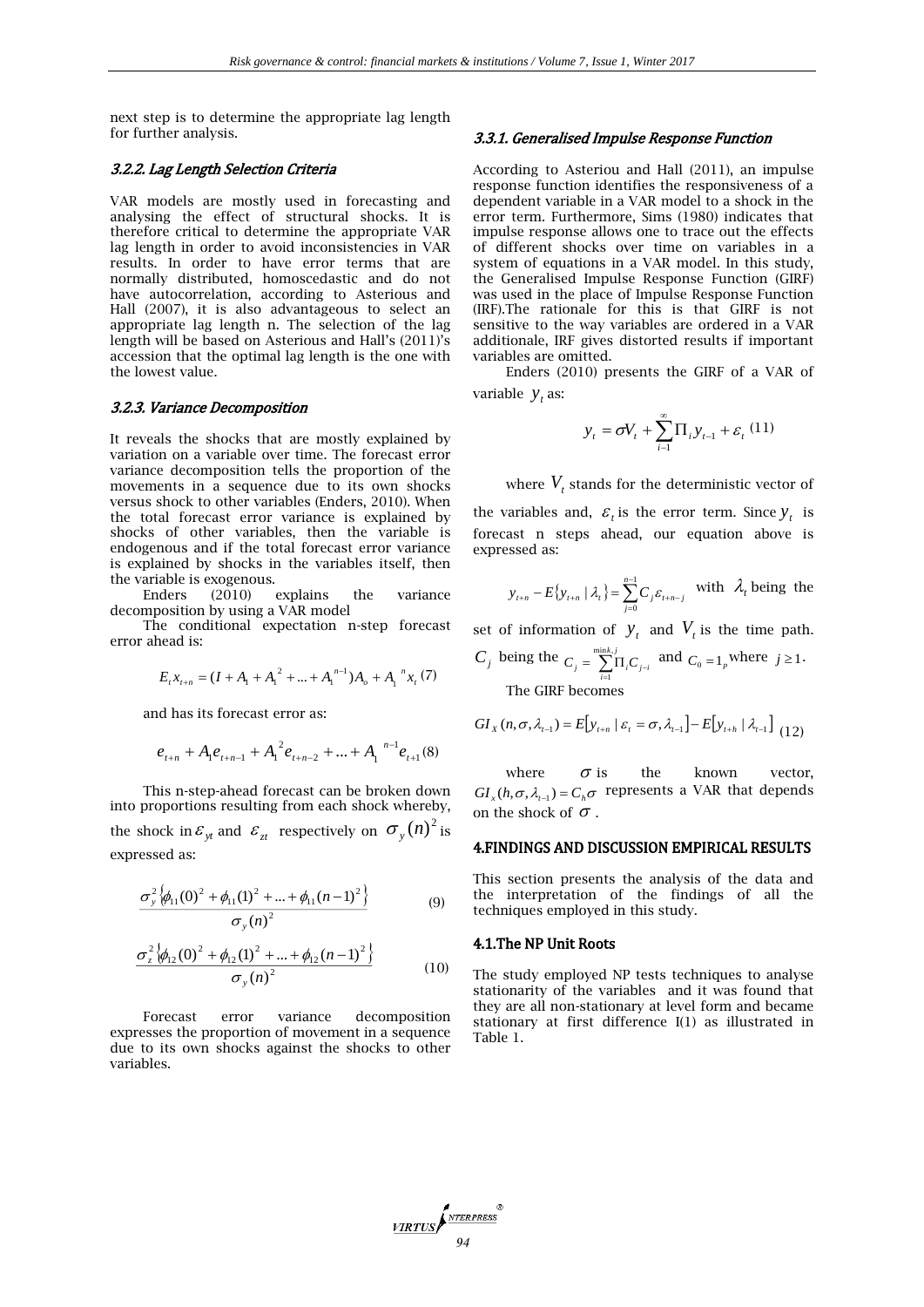|                       |                                                                                                                                                                                                                                                                                                                                                                                                                                                                                                                         | <b>Result At Level And Conclusion</b> |            |                   | <b>Result at First Difference</b><br>and Conclusion |             | Conclusion       |
|-----------------------|-------------------------------------------------------------------------------------------------------------------------------------------------------------------------------------------------------------------------------------------------------------------------------------------------------------------------------------------------------------------------------------------------------------------------------------------------------------------------------------------------------------------------|---------------------------------------|------------|-------------------|-----------------------------------------------------|-------------|------------------|
| VARIA-<br><b>BLES</b> | <b>MODEL</b><br><b>SPECIFI-</b><br>CATION                                                                                                                                                                                                                                                                                                                                                                                                                                                                               | <b>MZA</b><br>(LAGS)                  | <b>MZT</b> | <b>CONCLUSION</b> | <b>MZA</b><br>(LAGS)                                | <b>MZT</b>  |                  |
|                       | Intercept                                                                                                                                                                                                                                                                                                                                                                                                                                                                                                               | $-3.846(1)$                           | $-1.347$   | Non stationary    | $-9.676*(3)$                                        | $-2.194*$   | Stationary, I(1) |
| <b>LRFDEBT</b>        | Trend and<br>Intercept                                                                                                                                                                                                                                                                                                                                                                                                                                                                                                  | $-4.021(1)$                           | $-1.317$   | Non stationary    | $-48.421**$<br>(0)                                  | $-4.883**$  | Stationary, I(1) |
| <b>LCPI</b>           | Intercept                                                                                                                                                                                                                                                                                                                                                                                                                                                                                                               | 1.255(5)                              | 2.562      | Non stationary    | $-0.096(4)$                                         | $-0.074$    | Stationary, I(1) |
|                       | Trend and<br>Intercept                                                                                                                                                                                                                                                                                                                                                                                                                                                                                                  | $-0.342(1)$                           | $-0.202$   | Non stationary    | $-3.487(4)$                                         | $-1.285$    | Stationary, I(1) |
| <b>LRINTPG</b>        | Intercept                                                                                                                                                                                                                                                                                                                                                                                                                                                                                                               | 1.506(4)                              | 2.067      | Non stationary    | $-0.876(7)$                                         | $-0.510$    | Stationary, I(1) |
|                       | Trend and<br>Intercept                                                                                                                                                                                                                                                                                                                                                                                                                                                                                                  | $-2.885(1)$                           | $-1.196$   | Non stationary    | $-11,706(3)$                                        | $-2.411$    | Stationary, I(1) |
| <b>LRSPENG</b>        | Intercept                                                                                                                                                                                                                                                                                                                                                                                                                                                                                                               | $-0.588(0)$                           | $-0.289$   | Non stationary    | $-9.999*(3)$                                        | $-2.035$    | Stationary, I(1) |
|                       | Trend and<br>Intercept                                                                                                                                                                                                                                                                                                                                                                                                                                                                                                  | $-15.563(4)$                          | $-2.776$   | Non stationary    | $-13.509(3)$                                        | $-2.539(3)$ | Stationary, I(1) |
| <b>LRFTAXG</b>        | Intercept                                                                                                                                                                                                                                                                                                                                                                                                                                                                                                               | $-0.543(4)$                           | $-0.283$   | Non stationary    | $-6.154(3)$                                         | $-1.709$    | Stationary, I(1) |
|                       | Trend and<br>Intercept<br>$\therefore$ $\blacksquare$ $\blacksquare$ $\blacksquare$ $\blacksquare$ $\blacksquare$ $\blacksquare$ $\blacksquare$ $\blacksquare$ $\blacksquare$ $\blacksquare$ $\blacksquare$ $\blacksquare$ $\blacksquare$ $\blacksquare$ $\blacksquare$ $\blacksquare$ $\blacksquare$ $\blacksquare$ $\blacksquare$ $\blacksquare$ $\blacksquare$ $\blacksquare$ $\blacksquare$ $\blacksquare$ $\blacksquare$ $\blacksquare$ $\blacksquare$ $\blacksquare$ $\blacksquare$ $\blacksquare$ $\blacksquare$ | $-66.999**$ (4)                       | $-5.773**$ | Stationary        | $-8.503(3)$                                         | $-2.060$    | Stationary, I(1) |

| <b>Table 1.</b> Unit root test results |
|----------------------------------------|
|----------------------------------------|

*\* Reject H0: non-stationarity at a 5% level* 

*\*\* Reject H0: non-stationarity at a 1% level*

## 4.2.VAR Lag Order Selection Criteria

According to Liew (2004) AIC and FPE criteria results are recommended for estimation of the

autoregressive lag length hence Lag 5 was chosen and used in subsequent tests. The test results are presented in Table 2.

| <b>Table 2. Results of Lag length</b> |  |
|---------------------------------------|--|
|---------------------------------------|--|

| LAG      | LOGL     | LR       | <b>FPE</b>  | AIC        | SC         | HQ         | <b>CONCLUSION</b> |
|----------|----------|----------|-------------|------------|------------|------------|-------------------|
| $\Omega$ | 543.382  | NA       | $1.17e-10$  | $-8.684$   | $-8.570$   | $-8.637$   | Not chosen        |
|          | 1693.224 | 2188.409 | 1.54e-18    | $-26.826$  | $-26.144*$ | $-26.549$  | Not chosen        |
| 2        | 1750.882 | 105.086  | 9.11e-19    | $-27.353$  | $-26.102$  | $-26.845*$ | Not chosen        |
| 3        | 1777.036 | 45.559   | 8.98e-19    | $-27.372$  | $-25.552$  | $-26.632$  | Not chosen        |
| 4        | 1802.463 | 42.242   | 9.00e-19    | $-27.378$  | $-24.990$  | $-26.408$  | Not chosen        |
| 5        | 1840.955 | 60.842*  | $7.35e-19*$ | $-27.596*$ | -24.639    | $-26.395$  | Chosen            |
| 6        | 1858.213 | 25.887   | 8.52e-19    | $-27.471$  | -23.946    | $-26.039$  | Not chosen        |
|          | 1875.592 | 24.667   | 9.95e-19    | $-27.348$  | $-23.254$  | $-25.685$  | Not chosen        |
| 8        | 1896.070 | 27.414   | 1.12e-18    | $-27.275$  | $-22.613$  | $-25.381$  | Not chosen        |

*It should be noted that \* indicates the best lag order selected by each criteria*

#### 4.2. Variance Decomposition Analysis Results

The results of variance decomposition of real federal, debt are represented in Table 3. The focus of interpretation will be on the dependent variable (real federal debt) over twenty quarters. High variation of shocks in real federal debt is explained by their own innovations in the first year from the  $1<sup>st</sup>$  until the  $4<sup>th</sup>$  quarter (short term) by 82.96%. In the  $12<sup>th</sup>$  quarter (medium term), variation of shocks in real federal debt is mostly explained by CPI with 36.49%, followed by itself with 20.24%, its followed by real federal government tax receipts with 19.39% and 18.96% from real government spending. In the 20<sup>th</sup> quarter which is the long term, variation of shocks in real federal debt is mostly CPI with

31.94%, followed by real government spending with 31.59%, real federal interest payment with 14.27% and 11.63% by real federal government tax receipts. Hence government in the short run should focus on real federal debt while in the medium term, focus should be on CPI and then real federal debt itself, real government spending and real federal government tax receipts. In the long run, focus should be on CPI and real government spending and then on real federal interest payment and real federal government tax receipts. This is contrary to Alesina and Ardagna (2009) who maintain that spending cuts are more effective than tax increase in stabilising debt and it could be due to the fact that the US government has been lowering its taxes in the past years.

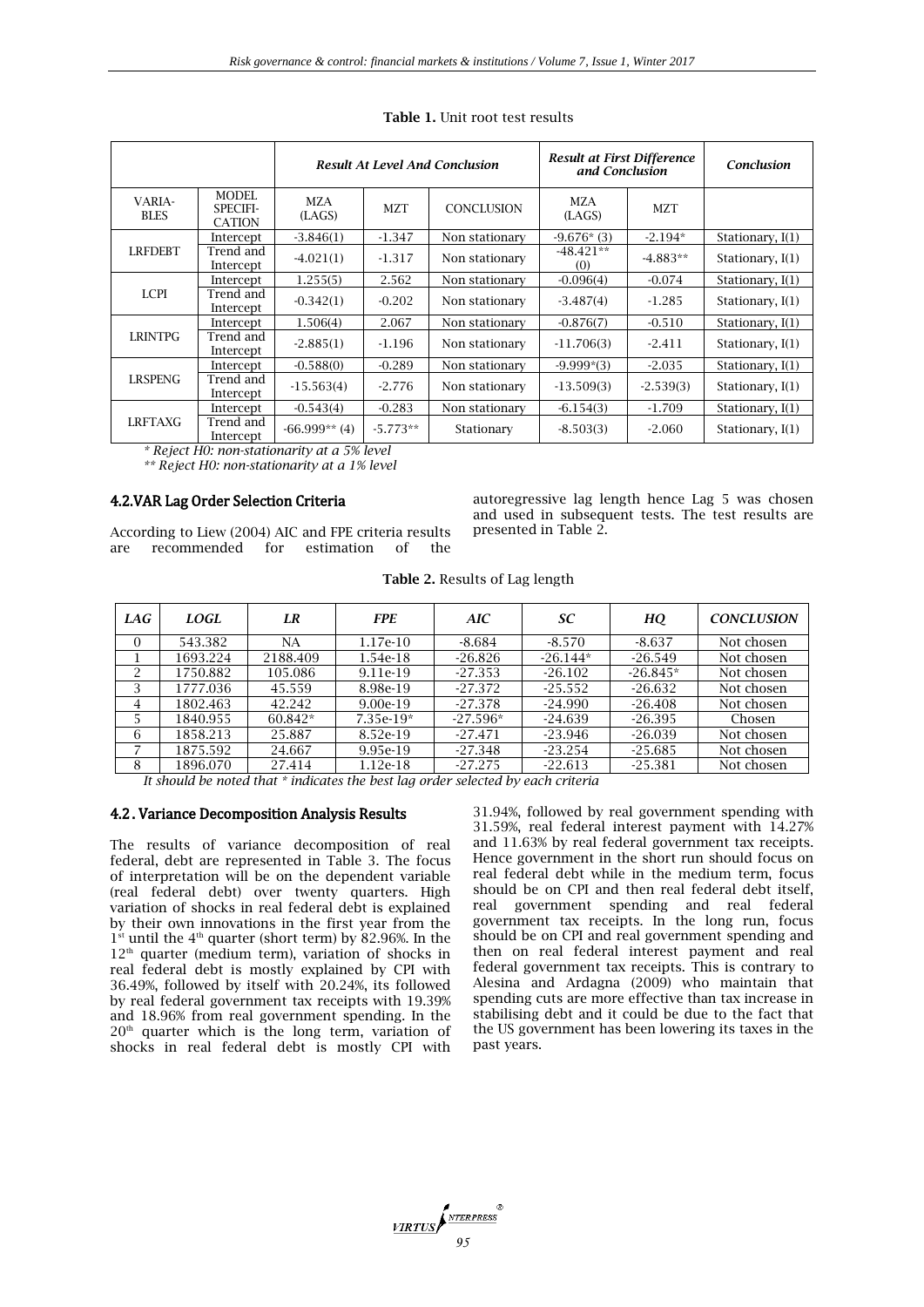| <b>PERIOD</b>  | S.E    | <b>LRFDEBT</b> | <b>LCPI</b> | <b>LRFINTPG</b> | <b>LRGSPENG</b> | <b>LRFTAXG</b> |
|----------------|--------|----------------|-------------|-----------------|-----------------|----------------|
|                | 0.0135 | 100.000        | 0.000       | 0.000000        | 0.000000        | 0.000000       |
|                | 0.014  | 100.000        | 0.000       | 0.000000        | 0.000000        | 0.000000       |
| $\overline{2}$ | 0.020  | 98.452         | 0.040       | 0.547223        | 0.025538        | 0.936065       |
| 3              | 0.025  | 93.587         | 0.538       | 0.440006        | 1.145672        | 4.289590       |
| 4              | 0.029  | 82.975         | 3.836       | 0.556251        | 2.990213        | 9.642252       |
| 5              | 0.034  | 66.903         | 13.446      | 0.464653        | 4.458964        | 14.72724       |
| 6              | 0.039  | 54.465         | 19.635      | 0.553842        | 6.295237        | 19.05034       |
| 7              | 0.044  | 44.556         | 24.001      | 1.038956        | 8.001786        | 22.40208       |
| 8              | 0.050  | 36.706         | 27.690      | 1.561355        | 10.07190        | 23.97018       |
| 9              | 0.054  | 31.095         | 30.95451    | 1.917482        | 12.38287        | 23.65000       |
| 10             | 0.059  | 26.721         | 33.46309    | 2.683371        | 14.65994        | 22.47219       |
| 11             | 0.064  | 23.167         | 35.33662    | 3.670437        | 16.95060        | 20.87539       |
| 12             | 0.068  | 20.324         | 36.49392    | 4.831220        | 19.39262        | 18.95871       |
| 13             | 0.072  | 18.132         | 37.11836    | 5.979875        | 21.75570        | 17.01387       |
| 14             | 0.076  | 16.332         | 37.23854    | 7.313950        | 23.82728        | 15.28862       |
| 15             | 0.080  | 14.832         | 36.86737    | 8.690274        | 25.73164        | 13.87814       |
| 16             | 0.084  | 13.587         | 36.13762    | 10.05954        | 27.39990        | 12.81579       |
| 17             | 0.087  | 12.583         | 35.22338    | 11.26262        | 28.79382        | 12.13720       |
| 18             | 0.090  | 11.764         | 34.16453    | 12.39505        | 29.91724        | 11.75877       |
| 19             | 0.093  | 11.096         | 33.04348    | 13.41021        | 30.84559        | 11.60518       |
| 20             | 0.096  | 10.561         | 31.94326    | 14.27175        | 31.59363        | 11.63023       |

**Table 3.** Variance Decomposition Results of LFDEBT

# 4.4. Generalised Impulse Response Function Results

The GIRF estimated on the VAR model shows how federal debt respond to shocks from the variables in this study. The results are presented in Figure 3. The movement above the zero line indicates the positive effect while below the zero line is the negative effect. Furthermore the interest is on the response of real federal debt to the shocks of the independent variables.

**Figure 3.** Response of LFDEBT to independent variables

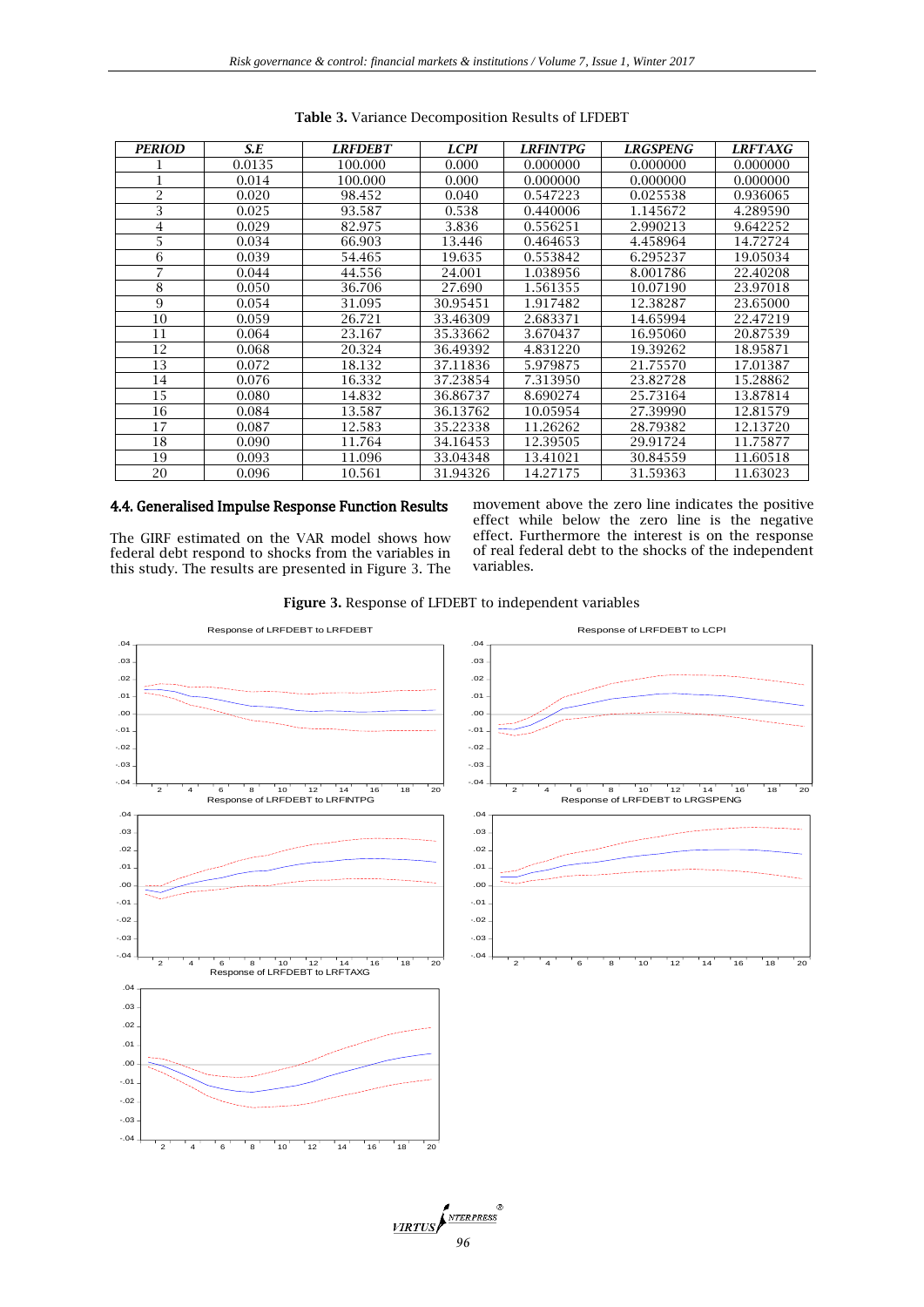Based in Figure 3, in the short run, that is the fourth quarter, the response of real federal debt to shocks from the independent variables are as follows: positive to real federal debt, negative to CPI, negative to real federal interest payment, positive to real government spending and negative to real federal government tax receipts. In the medium term  $(12<sup>th</sup>$  quarter), real federal debt respond positively to shocks from real federal debt CPI, real federal interest payment, real government spending, real federal government tax receipts and negatively spending real federal government tax receipts. In the long run  $(20<sup>th</sup>$  quarter), real federal debt responds positive to shocks from real federal debt, CPI, real federal interest payment, real government spending and real federal government tax receipts. This means that in the short run, as soon as real federal tax and real government spending increases, real federal debt will increase. Also, as CPI, real federal interest payment and real federal government tax receipts increases, real federal debt will decrease. In the medium term, as real federal government tax receipts increases real federal debt will decrease while real federal debt will increase as all the other variables increases. In the long run real federal debt respond positively to shocks from real federal debt, CPI and real government spending and then on real federal interest payment and real federal government tax receipts. This means that the government can increase CPI, real federal interest payment and real federal government tax receipts in the short run only for real federal debt to decrease. Real federal government tax receipts can also be increase until the medium term and real deferral debt will decrease.However, in the long run, if any of the variables increases real federal debt will increase. The implication is that the US government needs to adopt a twin-policy, one that focuses on addressing government spending and the other looking at increasing tax revenues in the short and medium term. Also, it should increase CPI and real federal interest payment in the short run only.

# 5. CONCLUSION

Many developed economies are battling on how to reduce their debts. The main purpose of this study was to examine the shocks of the variables on others in the USA economy by using quarterly data. High variation of shocks in real federal debt is explained by their own innovations in the short run. In the medium term, variation of shocks in real federal debt is mostly explained in the following starting from CPI, and followed by real federal debt its self, real federal government tax receipts, real government spending and on real federal interest payment. In the long run, the order of variation of shocks in federal debt are: CPI, real government spending, real federal interest payment and real federal government tax receipts. The GIRF reveals that in the short run, real federal debt responds negatively to shocks from CPI, real federal interest payment and real federal government tax receipts and positively to real federal debt and real government spending. In the medium term, only real federal government tax receipts is positive and the other variables in negative. In the long run, the response are all positive to shock from the independent variables.

**VIRTUS** 

The results recommend that the US government should focus on real federal debt in the short run. If CPI, real federal interest payment and real federal government tax receipts are increase to reduce real federal debt as reveal in the GIRF, its variation is not much on real federal debt. In the medium term, US government should focus on increasing real government spending and reducing only real federal government tax receipts which it is already doing. In the long run the target should be on reducing real federal debt itself, CPI, real federal interest payment, real government spending and real federal government tax receipts with more focus on CPI and real government spending which has high variation of shocks in real federal debt.

## REFERENCES:

- 1. Abel, A.B., Bernanke, B.C. & Croushore, D. 2008. Macroeconomics. 6th ed. Boston: Pearson Education, Inc.
- 2. Agnello, L., Castro, V. & Sousa, R.M. 2013. What determines the duration of fiscal consolidation program? Journal of International Money and Finance, 37:113-134.
- 3. Agnello, L., Castro, V. & Sousa, R.M. 2012. What determines the duration of a fiscal consolidation program? NIPE working paper (17). Date of acess, 25th March 2014 from: [http://www.ecg.uminho.](http://www.ecg.uminho/)  pt/ economia/nipe.
- 4. Alesina, A. F. & Ardagna, S. 2009. Large changes in fiscal policy: taxes versus spending. Working paper, (15438).
- 5. Asteriou, D. & Hall, S.G. 2007. Applied Econometrics: A Modern Approach Using Eviews and Microfit. Revised edition. New York: Palgrave Macmillan.
- 6. Asteriou, D. & Hall, S.G. 2011. Applied Econometrics. 2nd ed. China: Palgrave Maccmillan
- 7. Baccia, R. 2013. Washinton hits the \$16.7 trillion debt ceiling with \$300 billion in new debt. Date of acess, 23/08/201[3.http://dailysignal.com/2013/](http://dailysignal.com/2013/%2005/19/washington-hits-the-16-7-trillion-debt-ceiling-with-300-billion-in-new-debt/)  [05/19/washington-hits-the-16-7-trillion-debt](http://dailysignal.com/2013/%2005/19/washington-hits-the-16-7-trillion-debt-ceiling-with-300-billion-in-new-debt/)[ceiling-with-300-billion-in-new-debt/.](http://dailysignal.com/2013/%2005/19/washington-hits-the-16-7-trillion-debt-ceiling-with-300-billion-in-new-debt/)
- 8. Blanchard, O. 2011. Macroeconomics 5th ed. New York: Pearson Education, Inc.
- 9. Blanchard, O. & Perotti, R. 2002. An empirical characterization of the dynamic effects of changes in government spending and taxes on output. The Quarterly Journal of Economics,(117), 1329-1368.
- 10. Dejong, D.N., Nankervis, J.C., Savin, N.E. & Whiteman, C.H. 1992. Intergration versus trend stationary in time series . Econometrica, 60, 423- 433.
- 11. Enders, W. 2010. Applied Econometric Time Series. 3th ed. Hoboken: Wiley.
- 12. Giavazzi, F. & Pagano, M. 1996. Non-Keynesian effects of fiscal policy changes: International evidence and the Swedish experience . Swedish Economic Policy Review (3):67-103.
- 13. Heylen, F., Hoebeeck, A. & Buyse, T. 2013. Government efficiency institution and the effects of fiscal consolidation on public debt . European journal of political economy, 31, 40-59.
- 14. IMF. 2013. Sovereign debt restructuring recent developments and implication for the fund's legal and policy framework.
- 15. Liew, V. 2004. Which lag length selection criteria should we employ?. Economics bullentin,3(33),1-9.
- 16. Panizza, U. And Presbitero, A. F. 2012. Public debt and economic growth: Is there a cause effect. Polis working papers.